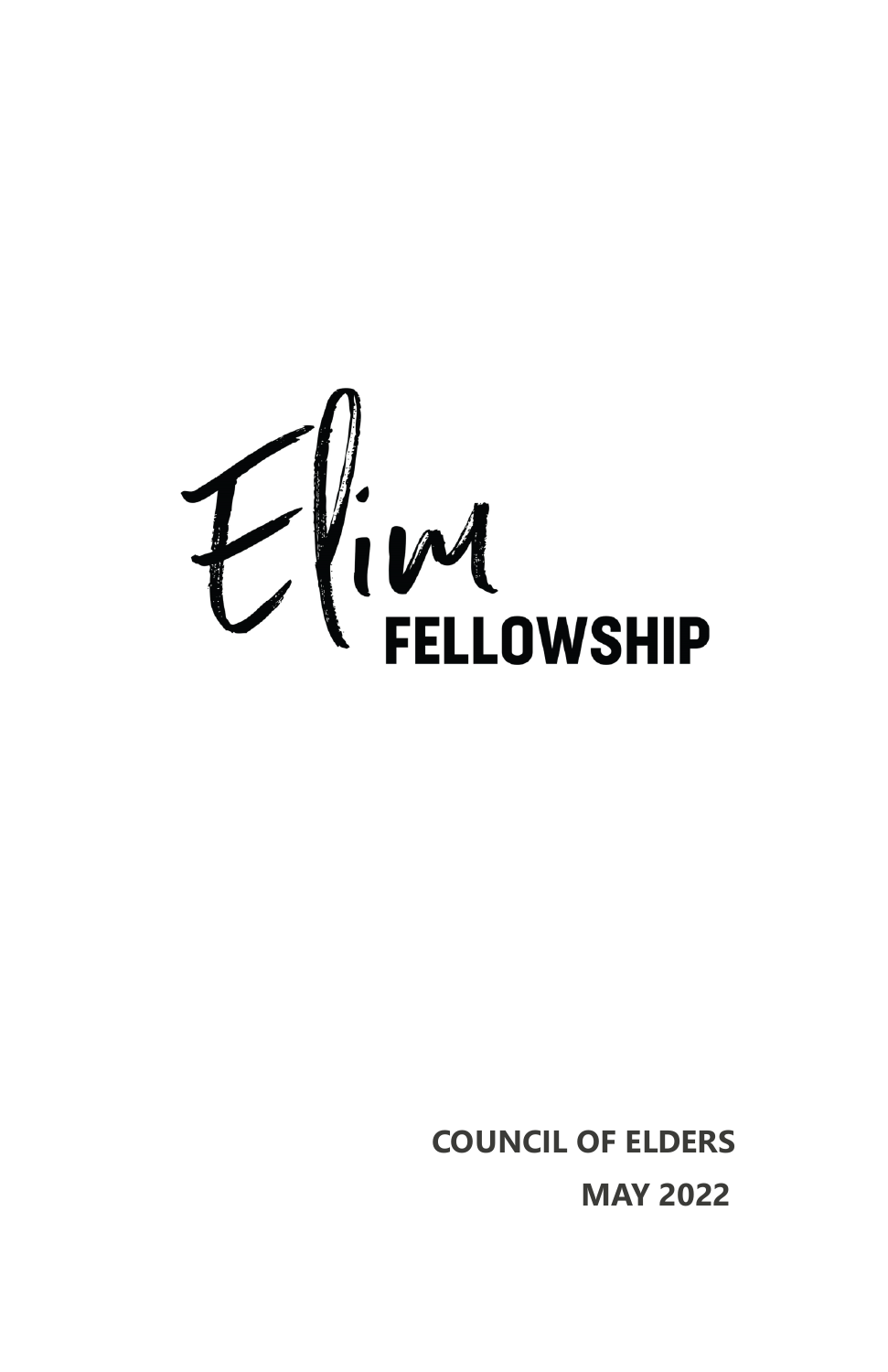# **Administrative Elders**





Lima, NY 14485 (W) 585-582-8260 Email: fredantonelli@elim.edu

#### **Rev. Christopher Ball (Carol)**

7021 East River Rd. Rush, NY 14543 (W) 585.582.2790 Email: cball@elimfellowship.org

**Rev. Dr. Ronald V. Burgio (Judy)** 

Love Joy Church 5423 Genesee St. Lancaster, NY 14086 (W) 716.651.0400 Email: rvb@lovejoy.org

**Rev. Ralph Byma (Debbie)**  Elim Fellowship of Evangelical Churches 379 Golf Rd RR6

Brantford, Ontario, CANADA N3T 5L8 (W) 519.753.7266 Email: ralphbyma@elim.ca

### **Rev. Michael Cavanaugh (Terri)**

7268 Kober Dr. Lima, NY 14485 (H) 585.582.2040 // (W) 585.582.1230 Email: mike@notmanyfathers.com

#### **Rev. Peter DeArruda (Darleen)**

24-17 169th St. Whitestone, NY 11357 (W) 718.204.6471 Email: peterdearruda@nysum.org





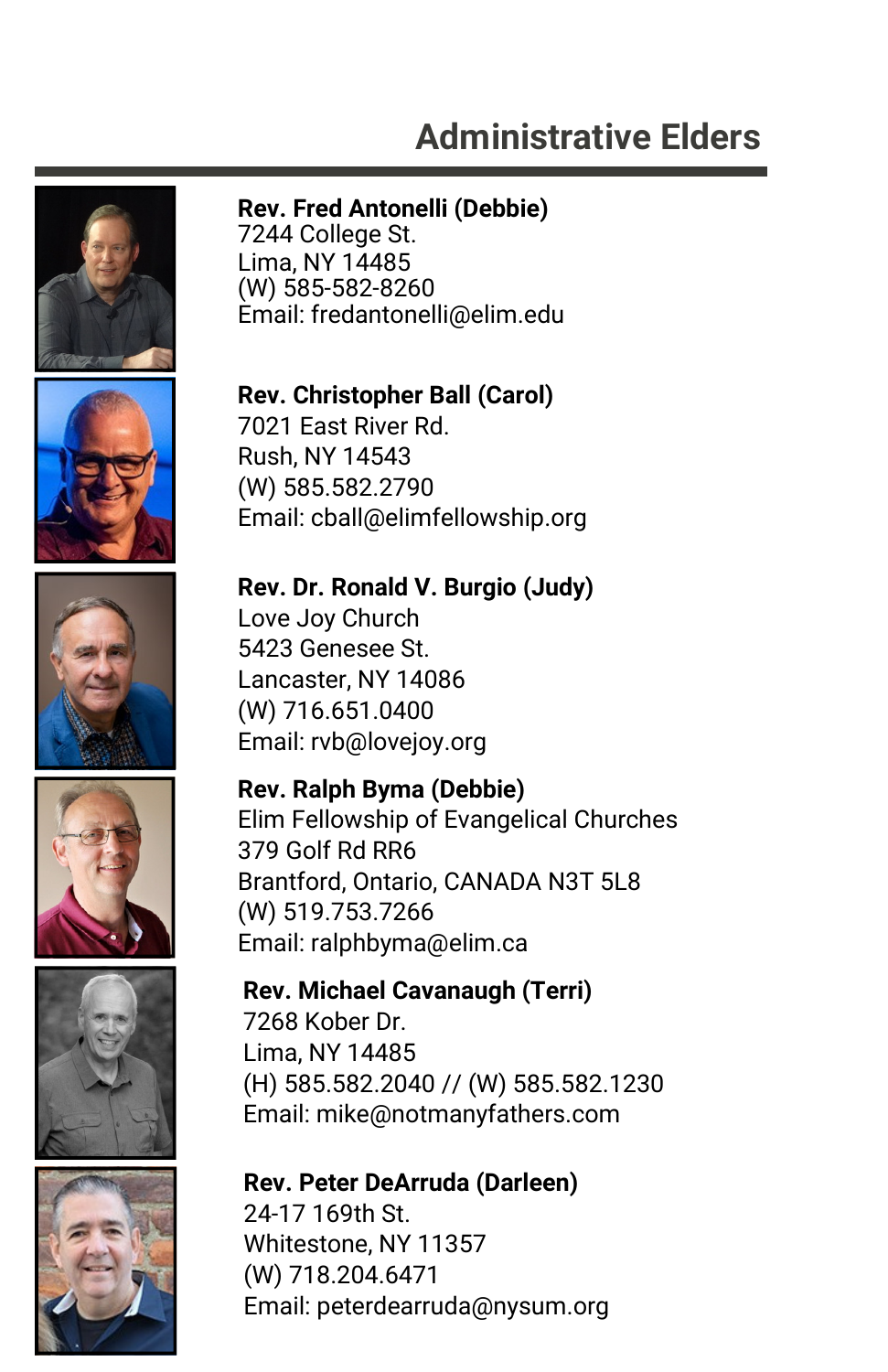











**Rev. Gary Ham (Harriet)**  30 Bright Oaks Dr. Rochester, NY 14624 (W) 585.314.1614 Email: garyeham@aol.com

**Rev. Joshua Finley (Anna)**  1203 N. Tollgate Bel Air, MD 21014 (C) 585.245.3337 Email: josh@myfreedom.org

**Rev. Joe Jansen (Joann)**  7260 Kober Dr. Lima, NY 14485 (W) 585.582.2790 Email: jjansen@elimfellowship.org

**Rev. Phil McNeill (Sheryl)**  127 Tumbleweed Dr. Pittsford, NY 14534 (W) 585.272.8885 Email: pastorphil@wolcf.org

**Rev. Dr. Eric Peoples (Melissa)**  40 Paula Ln. Manchester, CT 06040 (W) 860-404-6465 Email: epeoples@legacychurchct.org

**Rev. Eric Scott (Deby)**  2690 Cuylerville Rd. Leicester, NY 14481 (W) 585-382-9830 Email: pastoreric@frontiernet.net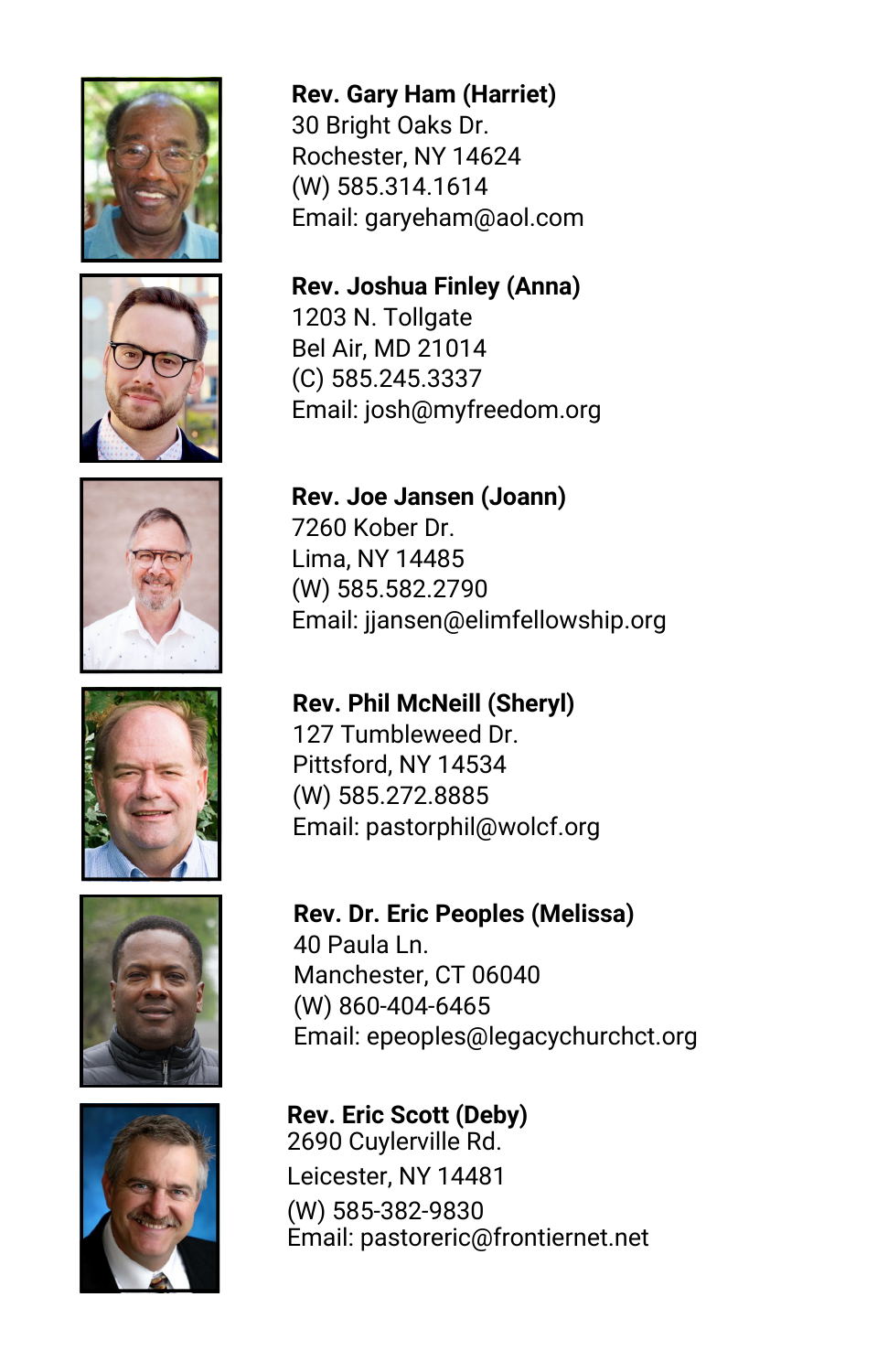

**Rev. Alex Seidler (Jodi)**  c/o EF 1703 Dalton Rd. Lima, NY 14485 (W) 585.582.2790 Email: aseidler@elimfellowship.org





Bosque de Cerezos 314 Bosques Tres Marias Morelia, Michoacan 58200 MEXICO (W) 011.52.443.298.0877 Email: spykerjohngeorge@gmail.com



**Rev. Joan Wood (Chris)**  5144 Parrish St. Ext. Canandaigua, NY 14424 (C) 585-746-6732 Email: jwood@zionfellowship.net

## **Non-Administrative Elders**







**Rev. Paul Anderson (Doris)** 

122 Haverling St. Bath, NY 14810 (H) 607.622.4155 Email: pndanderson@frontiernet.net

**Rev. Thomas Brazell (Judy)** 

2901 Florida Ave. Wellsville, NY 14895 (C) 585.733.6610 Email: tbrazell@protonmail.com

**Rev. Bernard Evans (Sharon)** 

40 Prospect St. Utica, NY 13501 (C) 585.730.9968 Email: bernardevans@frontiernet.net